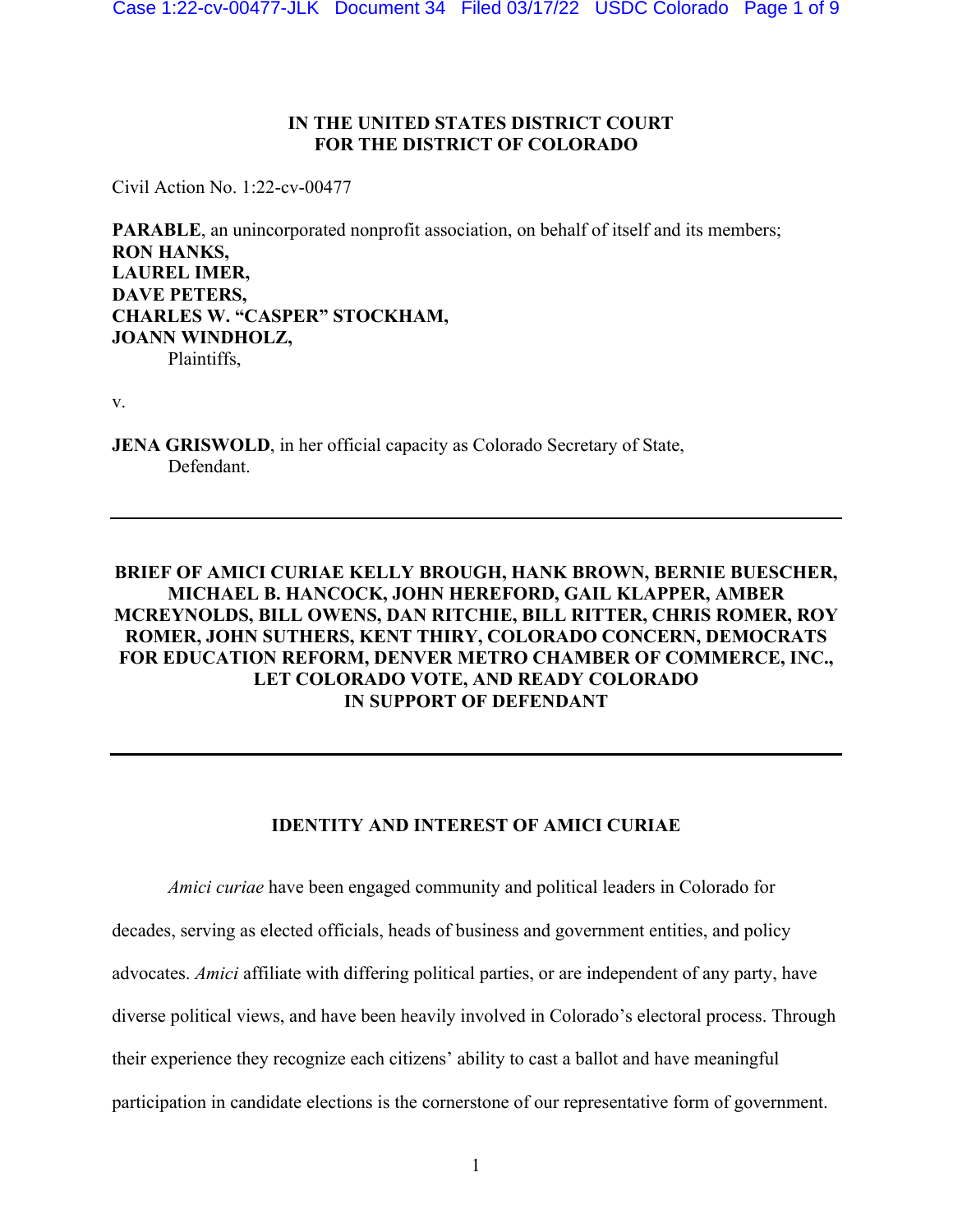### Case 1:22-cv-00477-JLK Document 34 Filed 03/17/22 USDC Colorado Page 2 of 9

For this reason, *Amici* were involved in the development, passage or support of the 2016 Colorado ballot initiative Proposition 108 ("Proposition 108") and its subsequent implementation.

Kelly Brough was a co-chair of the Proposition 108 ballot issue committee, was CEO and president of the Denver Metro Chamber of Commerce from 2009 to 2021, and served as a City of Denver employee from 2003 to 2009, including as chief of staff to the Mayor. Hank Brown served as a United State Senator representing Colorado from 1991 to 1997, and as President of the University of Colorado, the Member of Congress representing Colorado's  $4<sup>th</sup>$  Congressional district, and Colorado State Senator. Bernie Buescher was a member of the Colorado General Assembly from 2004 to 2008 and Colorado Secretary of State from 2009 to 2011. Michael B. Hancock is the current Mayor of Denver, holding that office since 2011, and previously served on the Denver City Council from 2003 to 2011. John Hereford was a co-chair of the Proposition 108 ballot issue committee, was a presidential appointee, and was executive director of the Great Outdoors Colorado Trust Fund from 2000 to 2003. Gail Klapper is the President of the Colorado Forum and previously served as the Director of the Colorado Department of Regulatory Agencies and the Department of Personnel and was a candidate for Attorney General of Colorado. Amber McReynolds served as the Director of Elections for Denver from 2011 to 2018. Bill Owens served as the Governor of Colorado from 1999 to 2007. Dan Ritchie served as the chancellor of the University of Denver from 1989 to 2205 and as chairman and CEO of the Denver Center for the Performing Arts. Bill Ritter was Governor of Colorado from 2007 to 2011 and the District Attorney of Denver from 1993 to 2005. Chris Romer was a Colorado State Senator from 2007 to 2011, and a candidate for Denver Mayor. Roy Romer was Superintendent of the Los Angeles Unified School District from 2000 to 2006, General Chair of the Democratic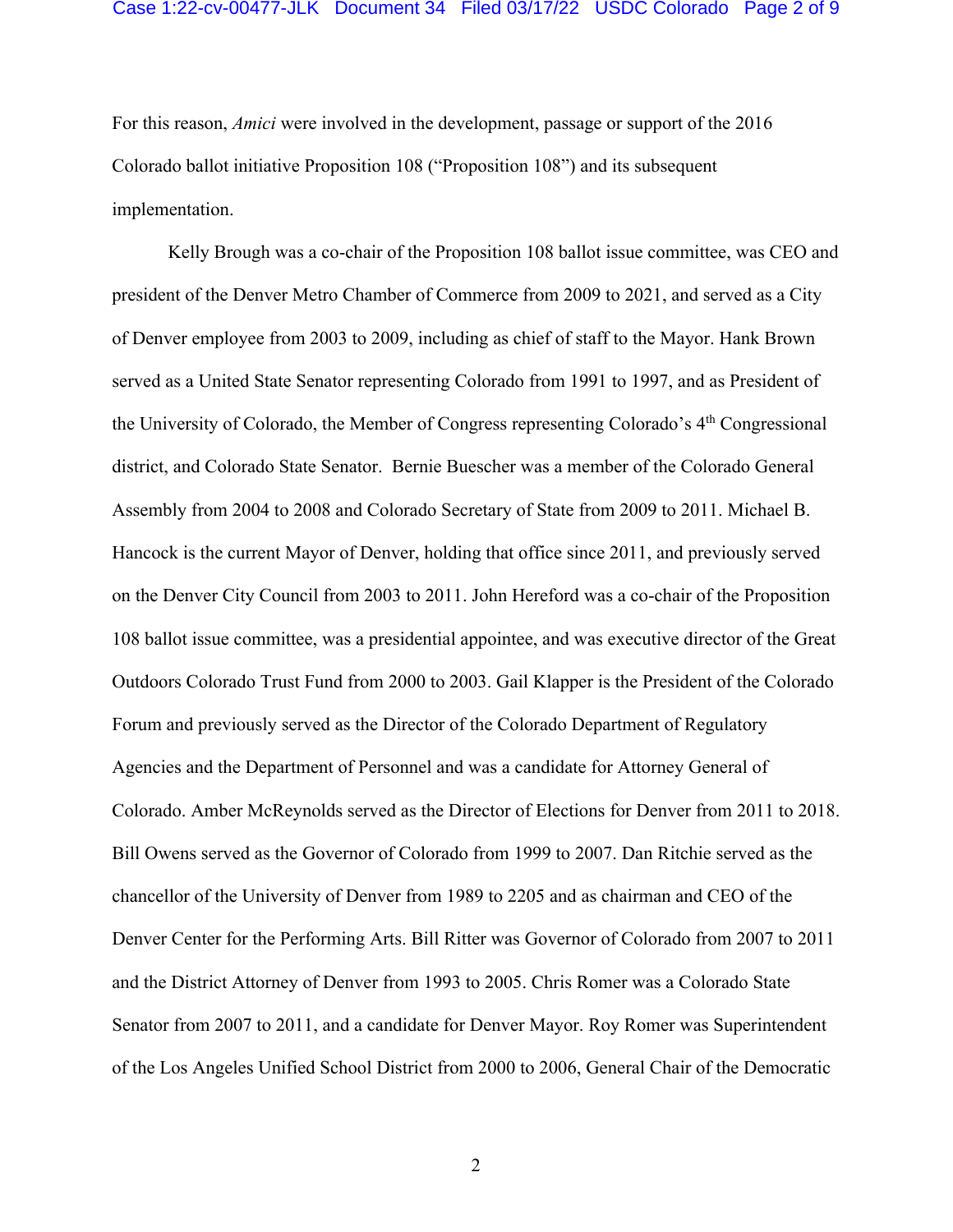### Case 1:22-cv-00477-JLK Document 34 Filed 03/17/22 USDC Colorado Page 3 of 9

National Committee from 1997 to 1999, and Governor of Colorado from 1987 to 1999. John Suthers is the current Mayor of Colorado Springs and served as Colorado's Attorney General from 2005 to 2015. Kent Thiry was a co-chair of the Proposition 108 ballot issue committee and founded Let Colorado Vote, the leading force behind Proposition 108.

Colorado Concern is a Colorado nonprofit organization dedicated to maintaining strong economic conditions in the State of Colorado. Democrats for Education Reform is a Colorado political action committee composed of education progressives who prioritize students and families, especially low-income students and students of color, to be better served by our country's public education system. The Denver Metro Chamber of Commerce is a Colorado nonprofit organization representing a coalition of businesses promoting employment and economic opportunity. Let Colorado Vote is a Colorado nonprofit organization that formed the ballot issue committee dedicated to supporting Proposition 108 in the 2016 election. Ready Colorado is a Colorado nonprofit organization composed of conservatives dedicated to improving schools and providing more parental choice in education.

This diverse group of Coloradans share a commitment to maintaining fair and open elections in Colorado, and all agree that Proposition 108 serves that critical objective. *Amici* each played an important role in supporting Proposition 108 and have unique and practical perspectives on the need to promote voter participation in taxpayer funded elections and the importance of Colorado's semi-open primary process.

#### **INTRODUCTION**

The passage of Proposition 108 was a victory for democracy in Colorado. Many of Colorado's most respected leaders from both major political parties, including the then current and every living former governor, publicly supported the passage of Proposition 108.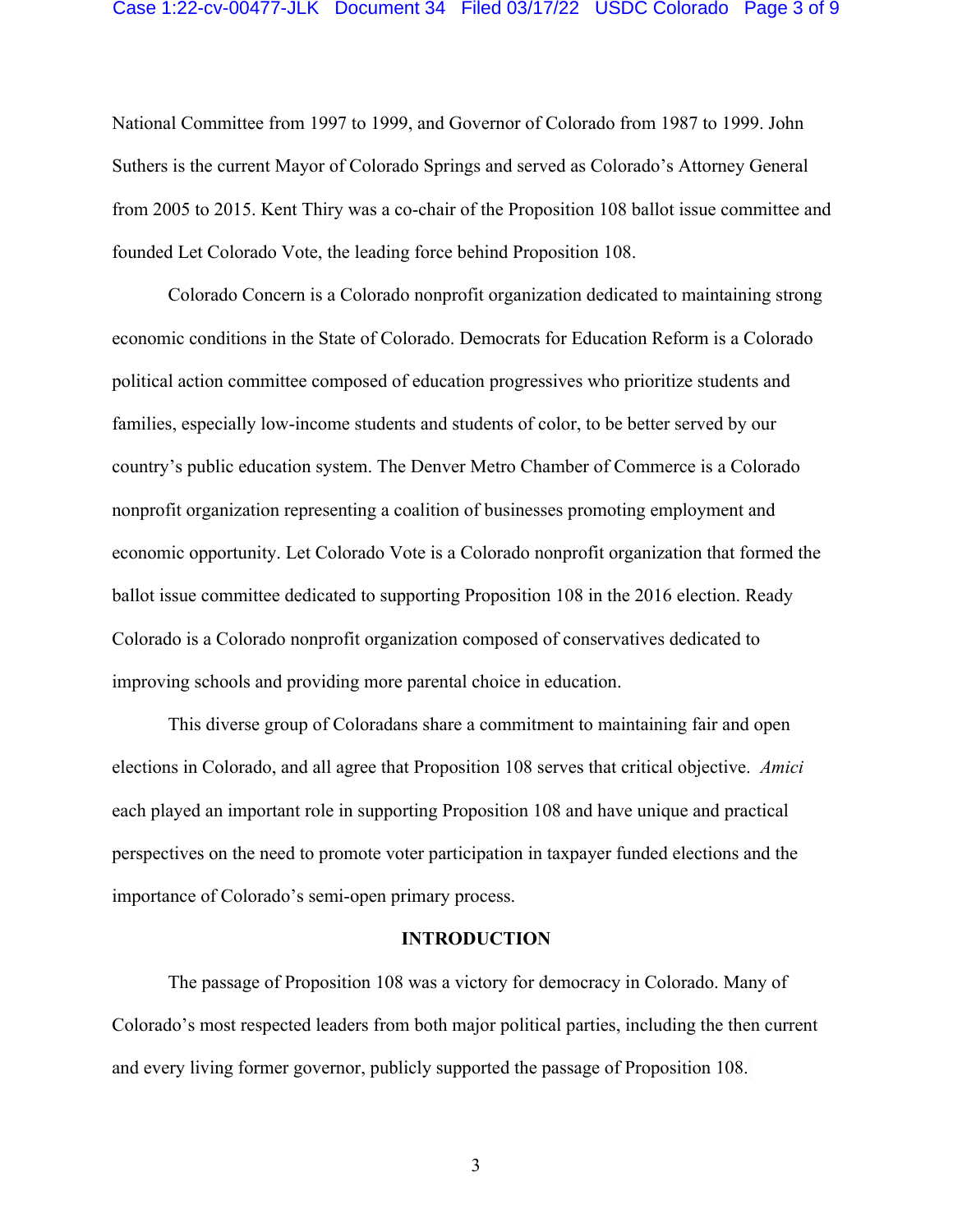### Case 1:22-cv-00477-JLK Document 34 Filed 03/17/22 USDC Colorado Page 4 of 9

*Amici* supported Proposition 108 to amend Colorado statute to allow, but not require, semi-open primaries by giving major political parties two choices: 1) hold a semi-open primary that allows unaffiliated voters to vote in taxpayer funded nonpresidential primary elections or 2) opt out of the semi-open primary process and nominate candidates in an assembly or convention without unaffiliated voters. Colorado voters agreed.

Proposition 108 promotes voter participation in the election process by creating an opportunity for unaffiliated voters to engage in selecting candidates for the general election, making voting in primary elections easier and more accessible for the unaffiliated voters, and increasing general participation and engagement in primary elections. It is the experience of *Amici* that, in a vast number of Colorado electoral districts where candidates from one party are almost certain to win the general election, the primary election is the only contest of real consequence.

*Amici* affiliate with opposing political parties and have diverse reasons for supporting semi-open primaries in Colorado, but agree that Proposition 108 was a well-crafted, balanced, and legally sound proposal to make a crucial improvement to our political system by giving more Coloradans a voice when political parties choose to select their candidates through a publicly funded primary election.

#### **ARGUMENT**

# **I. Proposition 108 does not violate Plaintiff's First Amendment associational rights.**

The Complaint filed with the Court contends that the semi-open primary system is unconstitutional because it allegedly violates Plaintiffs' right to freedom of association. *Amici* have an immense respect for the U.S. Constitution and the freedom of association and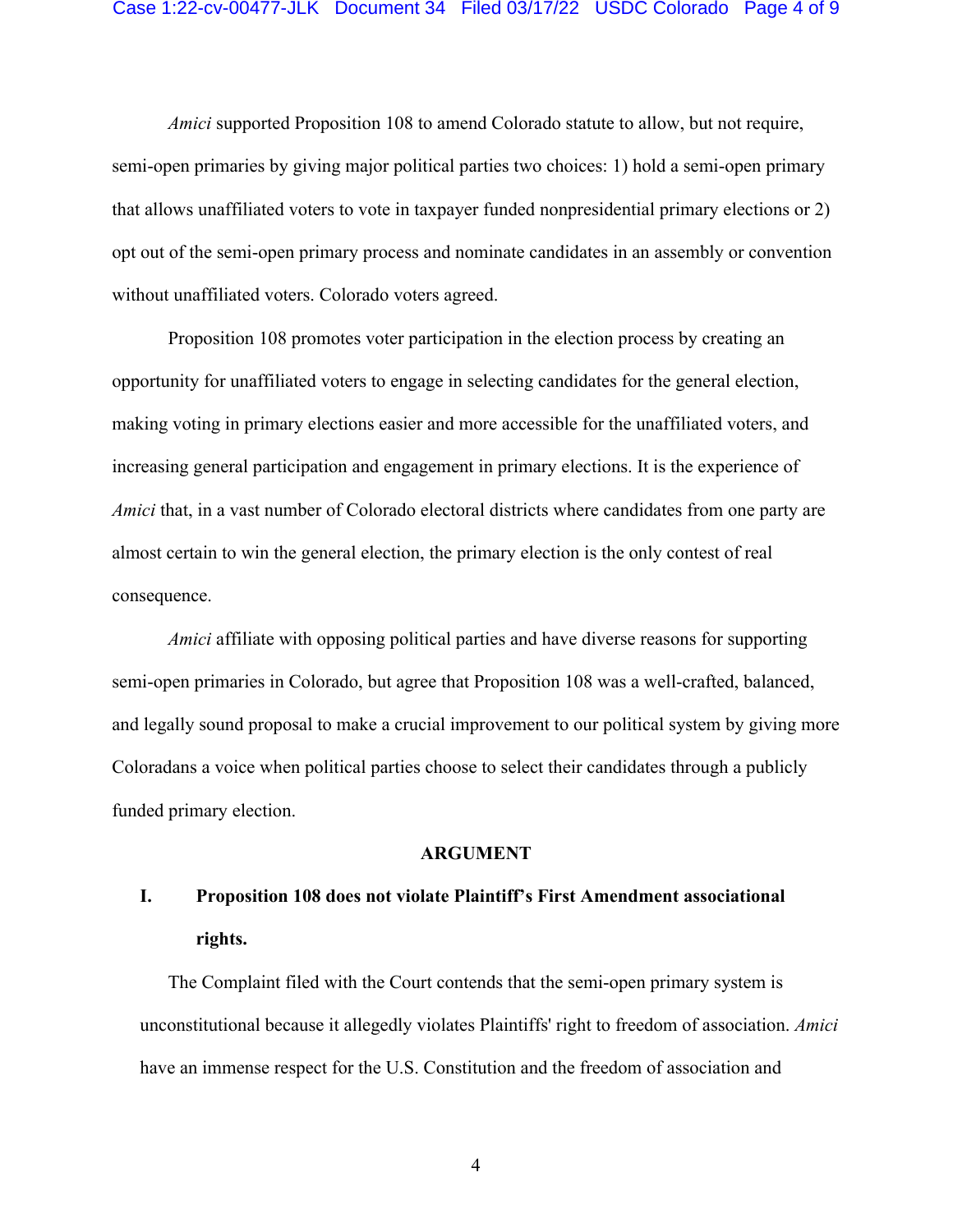staunchly oppose Plaintiff's claims. The Complaint fails to demonstrate that the system severely burdens First Amendment associational rights, and Colorado's interests justify the establishment of an optional semi-open primary. As specifically addressed herein, Proposition 108 promotes the important state interest of voter participation in taxpayer funded elections, allows political parties to opt out of the semi-open primary process, and was specifically crafted to avoid cross-over voting that was problematic under electoral laws in other states.

# **a. Proposition 108 serves the important state interest of encouraging voter participation.**

Political party electoral activities are not of a strictly private nature but are intertwined with public state elections, and "[s]tates have a major role to play in structuring and monitoring the election process, including primaries." *Cal. Democratic Party v. Jones*, 530 U.S. 567, 572 (2000). Political parties are subject to numerous statues governing their role in the public electoral process, including regarding party nominations.

Courts recognize that promoting voter participation in the electoral process is an important state interest. "The right to vote freely for the candidate of one's choice is the essence of a democratic society, and any restrictions on that right strike at the heart of representative government." *Greenville County Republican Party Executive Committee v. South Carolina*, 824 F. Supp. 2d 655, 671–72 (D. S.C. 2011), citing *Reynolds v. Sims,* 377 U.S. 533, 555 (1964).

"It is unavoidable that election laws will impose some burden upon individual voters [and political organizations]." *Greenville,* 824 F. Supp. 2d at 662, citing *Burdick v. Takushi,* 504 U.S. 428, 433 (1992). "[T]he open primary is clearly supported by important and legitimate State rights such as … encouraging voter participation by removing barriers to vote." *Democratic*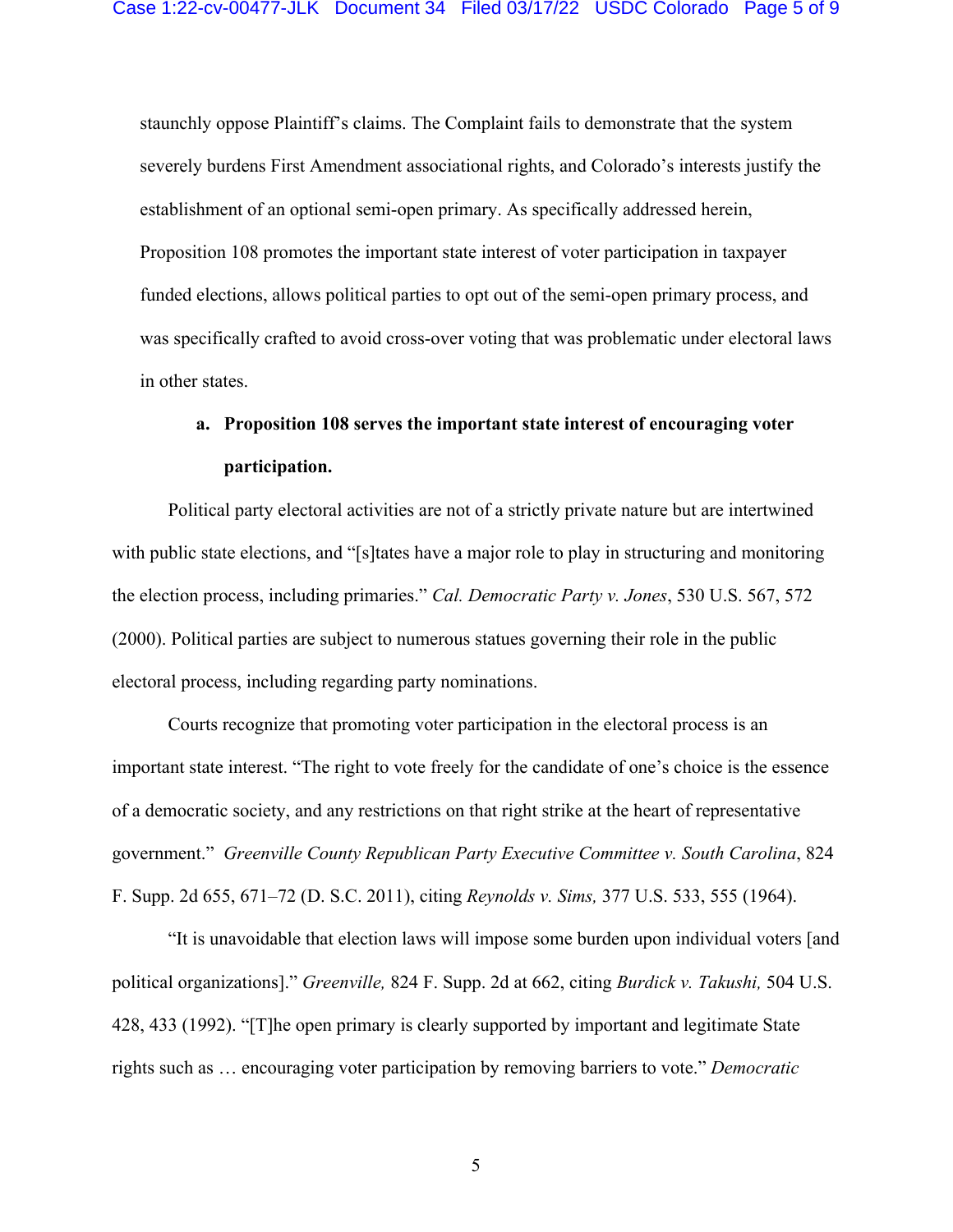*Party v. Nago*, 982 F. Supp. 2d 1166, 1180 (D. Haw. 2013), *aff'd* 833 F.3d 1119 (9th Cir. 2016), citing *Clingman v. Beaver*, 544 U.S. at 581, 593 (2005) (citations omitted).

Proposition 108 was intended to promote voter participation by giving "unaffiliated voters, who are Colorado taxpayers, the opportunity to vote in publicly financed primary elections."1 In approving Proposition 108, the voters determined that parties could use state funds to host a primary but required that unaffiliated voters be allowed to participate.

*Amici* are in agreement that unaffiliated voters should be allowed to participate in primary elections which are hosted at a significant expense to the state and taxpayers. Political parties can limit participation in their selection of candidates through a closed assembly or convention, but when they choose to engage in the taxpayer funded primary election process, Proposition 108 promotes voter participation through the semi-open primary. Colorado has selected this process for party selection of nominees, and it should be defended.

### **b. Political parties can choose a closed process for selecting candidates.**

Under Proposition 108, the major political parties are not forced to associate with unaffiliated voters. Parties can choose to opt out of the semi-open primary and nominate their candidate through a closed assembly or convention without participation by unaffiliated voters. C.R.S. § 1-4-702. Colorado's political parties have two substantive methods for nominating candidates. "With the understanding of the importance that the freedom of association plays in the affairs of political parties, courts have repeatedly rejected attempts to facially attack state election statutes on the basis of forced association where state law provides legitimate alternatives that do not restrict freedom of association." *Greenville*, 824 F. Supp. 2d at 664,

<sup>1</sup> Legis. Council, Colo. Gen. Assembly, Rsch. Pub. No. 669-6, *2016 State Ballot Information Booklet 65* (2016) ("the Blue Book"), https://leg.colorado.gov/sites/default/files/2016\_bilingual\_bluebook\_for\_the\_internet\_0.pdf (last visited March 14, 2022).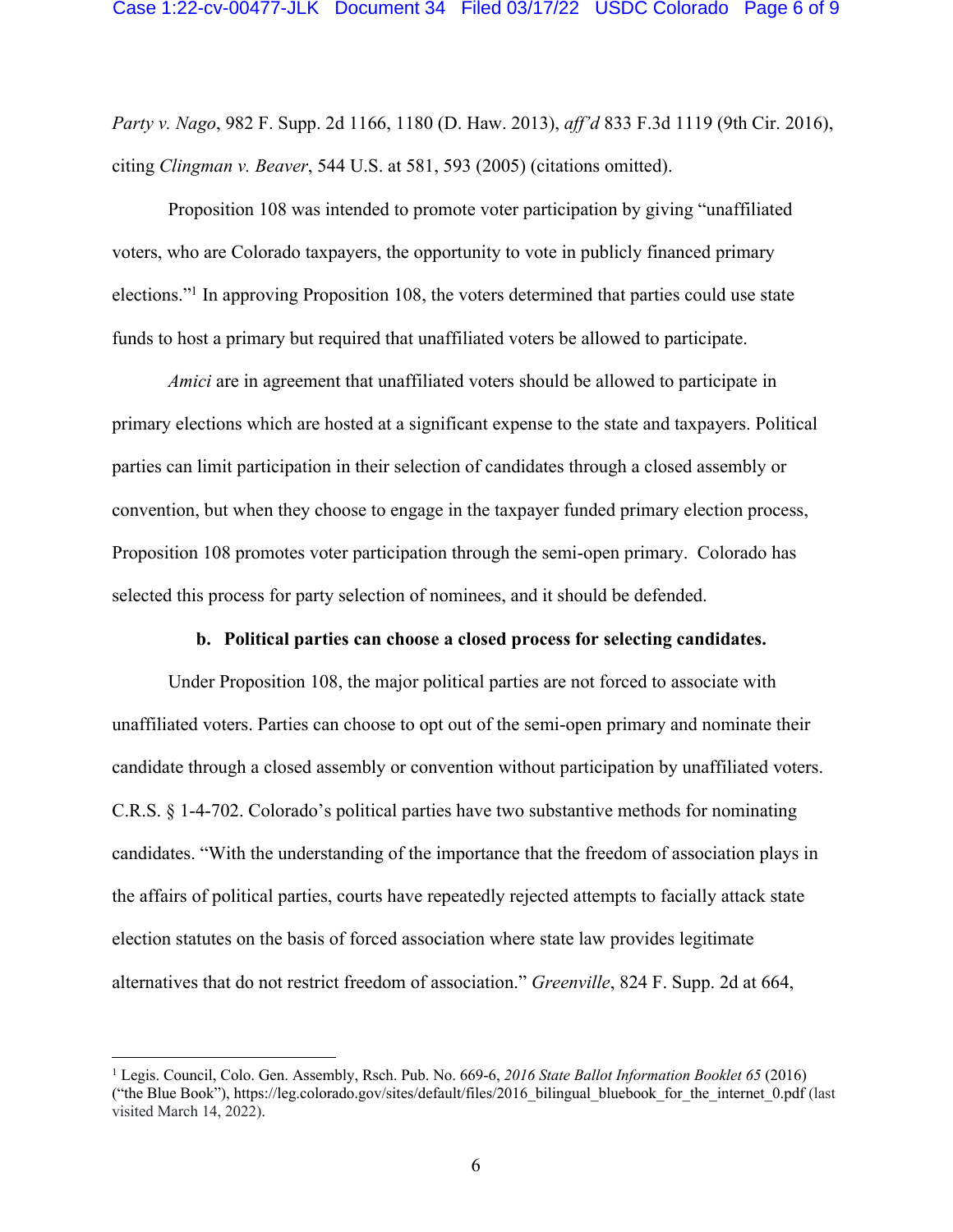citing *Jones,* 530 U.S. at 577; and *Miller v. Brown,* 503 F.3d 360 (4th Cir. 2007). Therefore, without a mandatory candidate nomination scheme, Proposition 108 does not implicate the right to free association.

Political party members have diverging opinions regarding the participation of unaffiliated voters in their primary. There are good reasons held by many, including *Amici*, that it is in the best interest of their respective political parties to encourage unaffiliated voter participation in their primary election. This is demonstrated by the majority of members in Colorado's Republican Party voting against opting out of the semi-open primaries for 2022.

Whatever opinions party members may have about the semi-open primary, the critical point is that parties have the choice to hold semi-open primary elections or hold a closed convention or assembly. Furthermore, it is the will of Colorado voters that political parties should have this choice, expressed by their passage of Proposition 108.

# **II. Proposition 108 was designed to avoid cross-over voting from registered members of opposing political parties due to a semi-open primary.**

Proposition 108's election regulations do not allow voters registered with one party to participate in the primaries of opposing political parties. This eliminates a significant factor discussed in prior court opinions where open primary systems were found to impose a severe burden on associational rights.

When invalidating state open primary systems on constitutional grounds, courts focused in part on an element of the electoral process that allowed voters expressly affiliated with a rival party to vote in another party's primary, or "cross-over voting." See *Jones*, 530 U.S. at 570; *Nago*, 833 F.3d at 1124; and *Idaho Republican Party v. Ysursa*, 765 F.Supp.2d 1266, 1268–69 (D. Idaho 2011). Cross-over voting is criticized for the possibility that registered and affiliated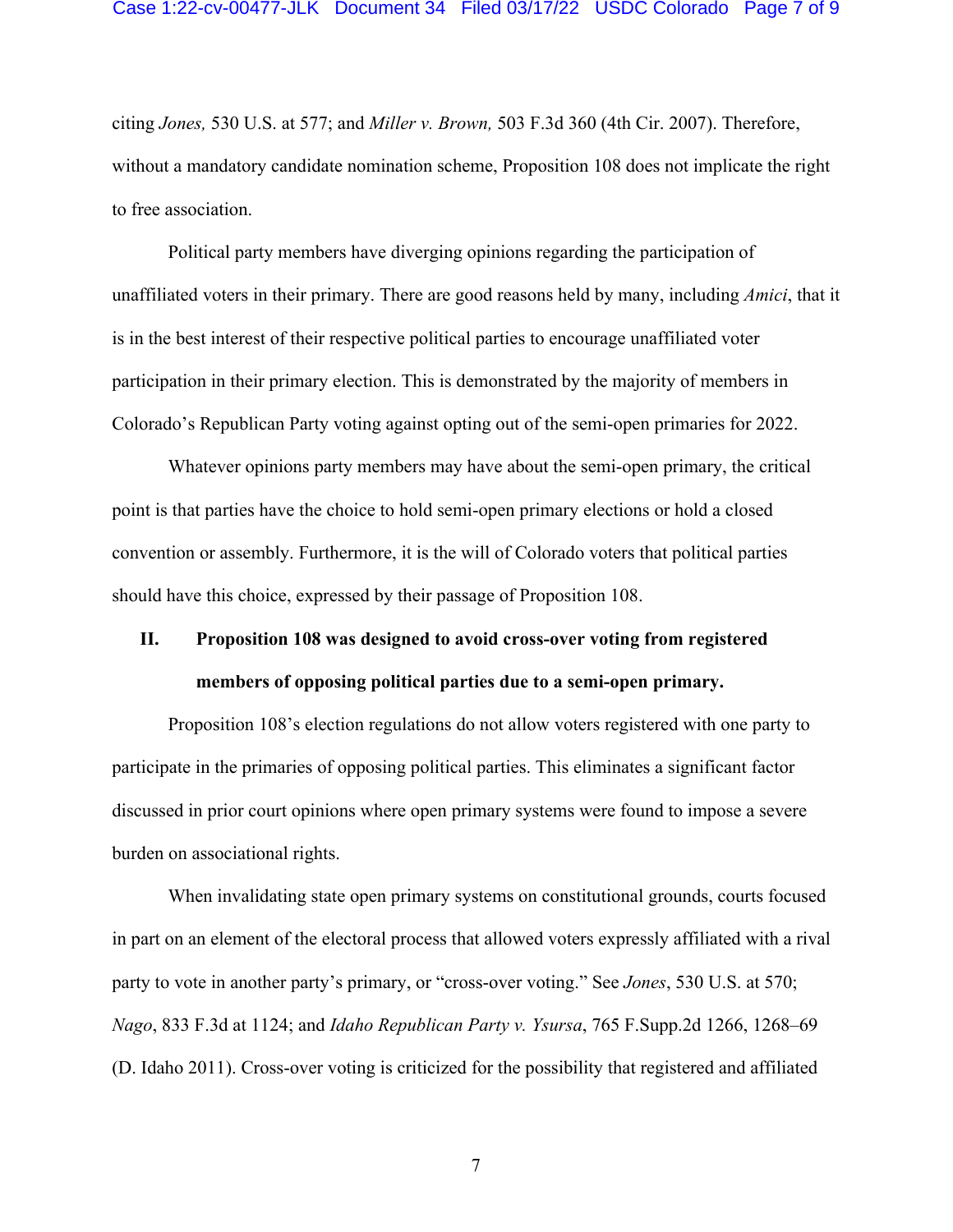### Case 1:22-cv-00477-JLK Document 34 Filed 03/17/22 USDC Colorado Page 8 of 9

voters adhering to an opposing party's view may try to influence their rival party's nominee. Proposition 108 allows only unaffiliated voters and voters registered with a political party to vote in that political party primary; it does not allow a voter registered with another party to cross-over to vote in a different primary election.

The Complaint raises a related concern about coordinated and intentional efforts to use unaffiliated voters to defeat primary candidates preferred by the members of the party. *Amici* dispute this as unfounded. *See Tashjian v. Republican Party*, 479 U.S. 208, 237 (1986); *Jones*, 530 U.S. at 599; and *Clingman*, 544 U.S. at 618. Regardless, to the extent that there is any real danger of manipulating unaffiliated voters in this way, such danger exists independent of Proposition 108. At any point during the election, up to and including on election day, unaffiliated voters can easily affiliate with a party and vote in that party's primary. C.R.S. § 1-2- 218.5. Therefore, unaffiliated voters can decide to affiliate and vote in a primary election, and then easily change affiliation after the election is concluded. *See* C.R.S. § 1-2-219. This provides an opportunity for an unaffiliated voter to temporarily join a party to try to maliciously alter the outcome of that party's primary. Any concern that enforcing Proposition 108 creates the potential for disingenuous unaffiliated primary votes is significantly weakened by the fact that an unaffiliated voter could easily engage in this activity with or without Proposition 108.

## **III. Remedy sought by Plaintiffs would require the Court to impermissibly rewrite statute.**

If the Court were to award the injunctive relief requested, it is unclear how Plaintiffs would obtain the same right that minor political parties have to notify the Secretary of State by April 14, 2022, that they wish to prohibit unaffiliated voters in their primary elections. Complaint, pg. 20 ¶1. It appears the Plaintiffs are making an impossible request for relief that